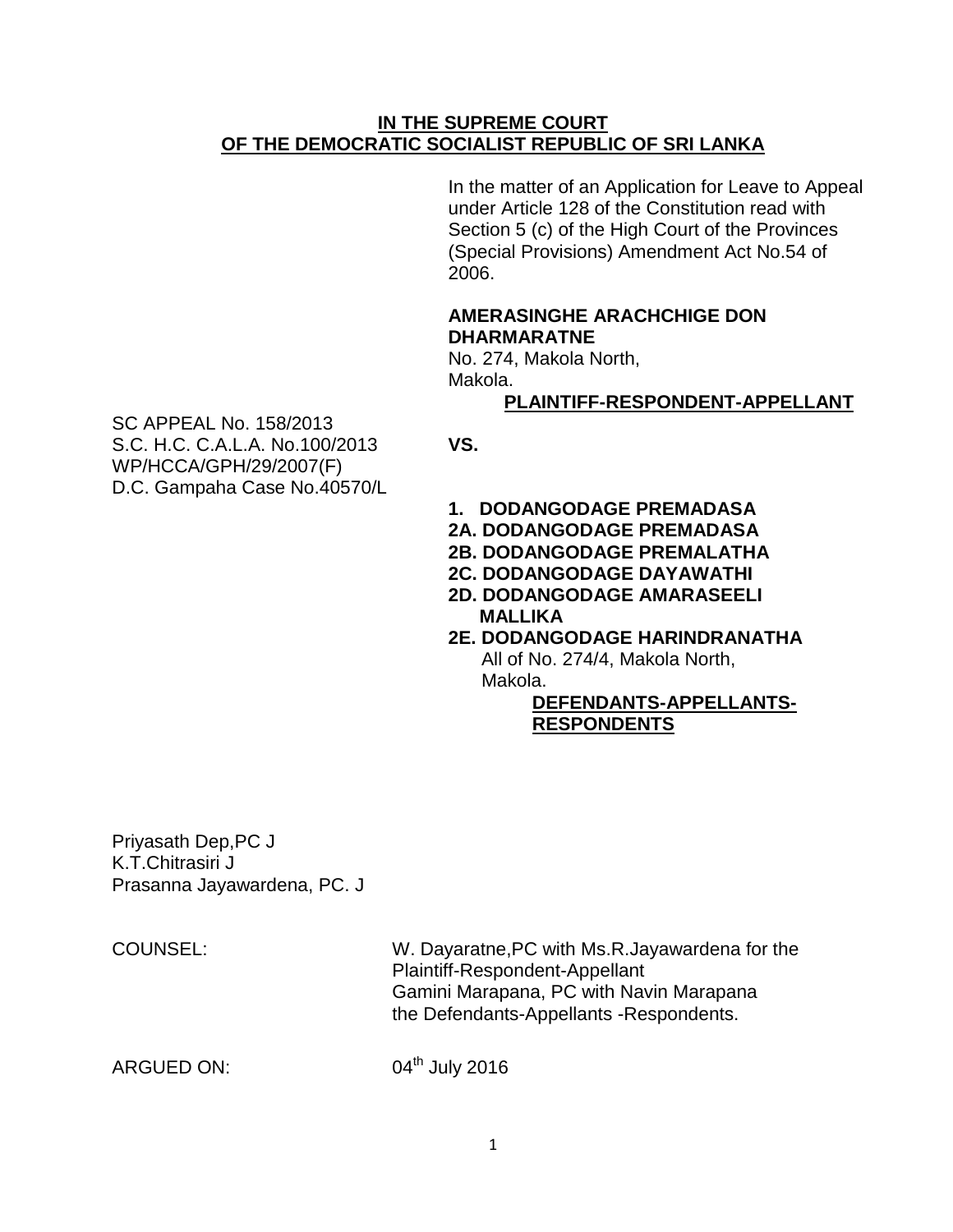Prasanna Jayawardena, PC, J

The Plaintiff-Respondent-Appellant ["the Plaintiff"] instituted this Action in the District Court of Gampaha against the 1<sup>st</sup> and 2<sup>nd</sup> Defendants ["Defendants"], praying for a Declaration of Title to an allotment of land in the Gampaha District and the ejectment of the Defendants from this property.

The Plaint avers that, one Jayaratne was the original owner of this allotment and that: Jayaratne transferred the land to Somalatha by Deed of Transfer No. 6348 dated 16<sup>th</sup> June 1987; Somalatha then transferred the land to Aida Jayaratne (the widow of Jayaratne) and her six children by Deed of Transfer No. 99 dated 19<sup>th</sup> August 1993; and that, these seven persons transferred the land to the Plaintiff by Deed of Transfer No. 4061 dated 28<sup>th</sup> December 1995.

The Plaint goes on to aver that, the Defendants were occupying the land at the time the Plaintiff obtained title and that, from then on, the Defendants continued in occupation with the leave and license of the Plaintiff. The Plaintiff does not claim that he had possession of the land at any stage. The Plaint averred that, the Defendants remained in wrongful occupation despite the Plaintiff having terminated the leave and license.

In their Answer, the 1<sup>st</sup> and 2<sup>nd</sup> Defendants admitted that, the original owner – namely, Jayaratne – had title to the land but denied the aforesaid three Deeds of Transfer. The Defendants also denied that Deed No. 6348 and Deed No. 99 were the acts and deeds of the Transferors named therein and put the Plaintiff to proof of these Deeds. The Defendants admitted that they were in possession but denied being licensees of the Plaintiff. The Defendants prayed that, the Plaintiff"s Action be dismissed. No counter claim was made.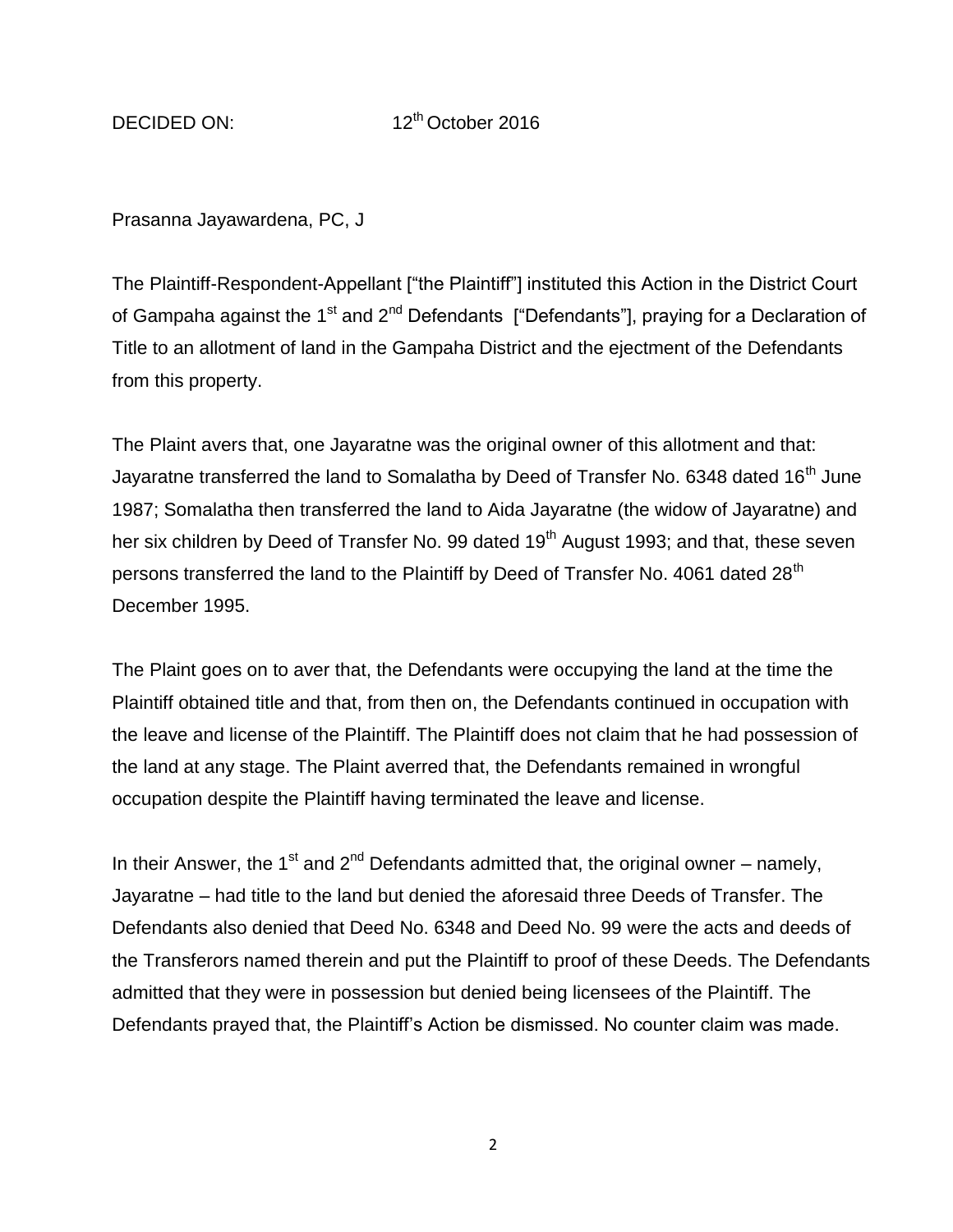When the Trial commenced, it was admitted that, Jayaratne was the original owner of the land. Issue No. 1 framed by the Plaintiff was as to whether he held title to the land in the manner averred in the Plaint – *ie:* upon the chain of title set out in the aforesaid three Deeds of Transfer No.s 6348, 99 and 4061. The other issues framed by the Plaintiff are not relevant for the purposes of this Appeal. The Defendants did not frame any issues.

The Plaintiff gave evidence at the Trial and also led the evidence of several other witnesses. The Defendants did not give evidence and did not lead the evidence of any witnesses. During the pendency of the Trial, the  $2^{nd}$  Defendant died and her husband and children, namely the 2A to 2E Defendants-Respondents-Respondents, were substituted in her place.

When the Plaintiff gave evidence, he produced the aforesaid three Deeds. Deed No. 6348 was marked **"P3"**, Deed No. 99 was marked **"P4"** and Deed No. 4061 was marked **"P5"**. All three Deeds of Transfer were produced "Subject to Proof". As I mentioned earlier, the Defendants had denied these Deeds in their Answer and had also denied that, the Deeds marked **"P3"** and **"P4"** were the acts and deeds of the Transferors named therein and had specifically put the Plaintiff to proof of these Deeds.

In these circumstances, if the Plaintiff was to succeed in this Action, he had to discharge the burden of duly proving the three Deeds marked **"P3"**, **"P4"** and **"P5"** since he relied on these three Deeds to establish his title to the land. – *vide:* Sections 101 and 102 of the Evidence Ordinance.

The learned District Judge entered Judgment for the Plaintiff, holding that, the Defendants" failure to raise issues disputing the notarially attested Deeds of Transfer produced by the Plaintiff and the Defendants" failure to lead evidence to challenge these Deeds, resulted in the District Court having to accept these Deeds as being proved.

The Defendants appealed to the High Court of Civil Appeal (holden in Gampaha). In appeal, the learned High Court Judges set aside the Judgment of the District Court and dismissed the Plaintiff"s Action holding that, this was a *rei vindicatio* Action in which the burden was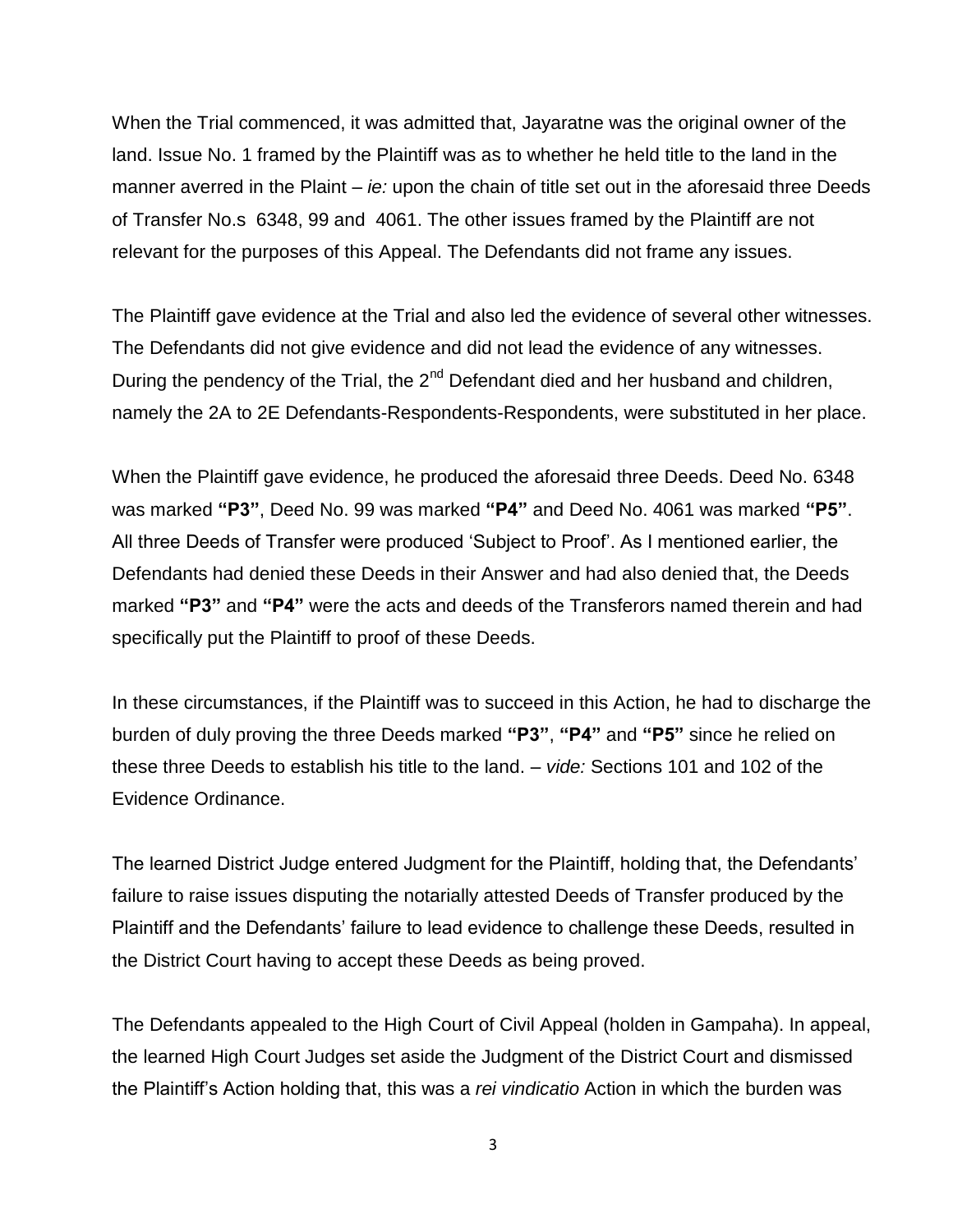cast on the Plaintiff to prove his title, but that, the Plaintiff had failed to discharge this burden by duly proving the Deeds marked **"P3"**, **"P4"** and **"P5"** in the manner required by Law. The learned High Court Judges held that, the Plaintiff had failed to prove any one of the Deeds marked **"P3"**, **"P4"** and **"P5"**.

The Plaintiff sought Leave to Appeal from this Court and obtained Leave to Appeal on the following two questions of Law:

- *(i) Did the Civil Appellate High Court misdirect itself in holding that execution of "P5" had not been duly proved ?*
- *(ii) Did the Civil Appellate High Court misdirect itself in holding that the termination of the license had not been established by evidence ?*

It is clear that, the second question of Law set out above will need to be considered only if this Court answers the first question of Law in the affirmative and holds that, the Plaintiff had established title.

We have heard learned President"s Counsel for the Plaintiff and learned President"s Counsel for the Defendants. I will now proceed to consider whether the Plaintiff can succeed in this Appeal.

It is not in dispute that, this is a *rei vindicatio* Action. The Plaintiff has expressly stated so in his Written Submissions in the District Court which state (reproduced *verbatim*) *"This is a rei vindicatio action filed by the Plaintiff against the Defendants who disputed his title, denied that they were not in possession under his leave and license which were terminated by Defendants and, therefore, the Plaintiff's burden of proof is that he is the lawful owner of the land and the Defendants are in unlawful possession.".*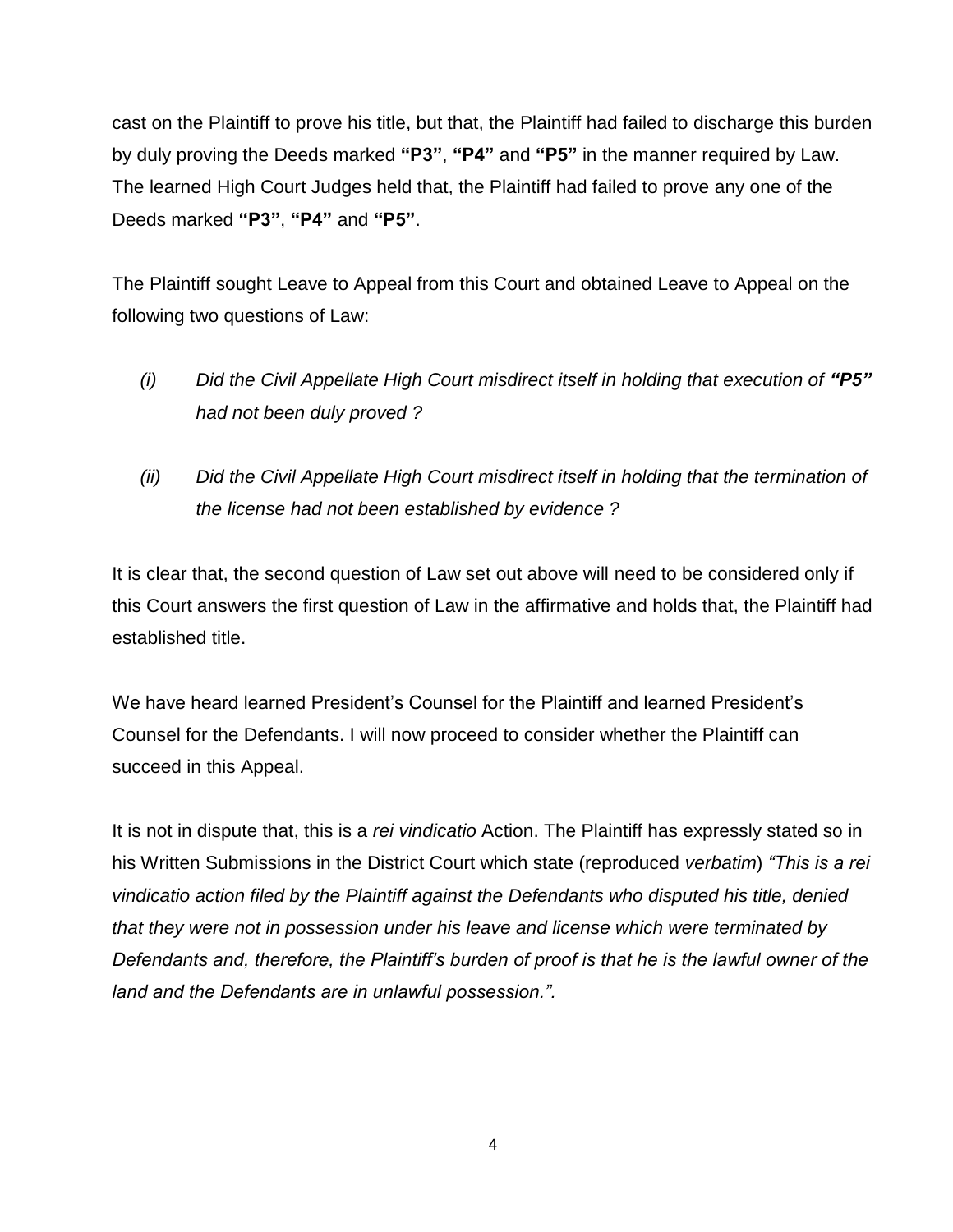As recognised by the Plaintiff in his Written Submissions quoted above, it is well established law that, in a *rei vindicatio* Action, the burden of proof is cast firmly upon the Plaintiff to prove his title to the land, if he is to succeed in the Action.

Thus, in DE SILVA vs. GOONETILLEKE [32 NLR 217 at p.219], a Full Bench stated that, in a *rei vindicatio* Action, *"The authorities unite in holding that plaintiff must show title to the corpus in dispute and that if he cannot, the action will not lie."*. More recently, in HARIETTE v. PATHMASIRI [1996 1 SLR 358 at p. 361], S.N.Silva J (as he then was) stated, *" ….. the action being one for declaration of title and possession, the burden was on the Plaintiff to establish his title to the land which was in dispute. ……. The Plaintiff's action as presently constituted should therefore be dismissed if she fails to establish title and the right to possess the corpus pursuant to such ownership."*. In the subsequent Case of DHARMADASA vs. JAYASENA [1997 3 SLR 327], G.P.S.de Silva CJ stated (at p. 330) *"But the point is that this is a rei vindicatio action and the burden is clearly on the plaintiff to establish the title pleaded and relied on by him."*. In LATHIEF vs. MANSOOR [2010 2 SLR 333 at p.352], Marsoof J pointed out that, *"An important feature of the actio rei vindicatio is that it has to necessarily fail if the plaintiff cannot clearly establish his title."*.

It is also established law that, in a *rei vindicatio* Action, the Defendants need not establish any Defence or prove their right or title to the land unless and until the Plaintiff discharges the burden of proving his title. This principle is, perhaps, best illustrated by the Judgment of the Supreme Court in the often quoted Case of JUWANIS APPUHAMY vs. WANIGARATNE [65 NLR 1657] which held that, "*It has been laid down now by this Court that in an action rei vindicatio the plaintiff should set out his title on the basis on which he claims a declaration of title to the land and must, in Court, prove that title against the defendant in the action. The defendant in a rei vindicatio action need not prove anything, still less, his own title. The plaintiff cannot ask for a declaration of title in his favour merely on the strength that the defendant's title is poor or not established. The plaintiff must prove and establish his title."*

As set out above, the Plaintiff"s Case is that he obtained title by the Deed of Transfer marked **"P5"**. Therefore, the Plaintiff had to duly prove **"P5"** in order to prove his title.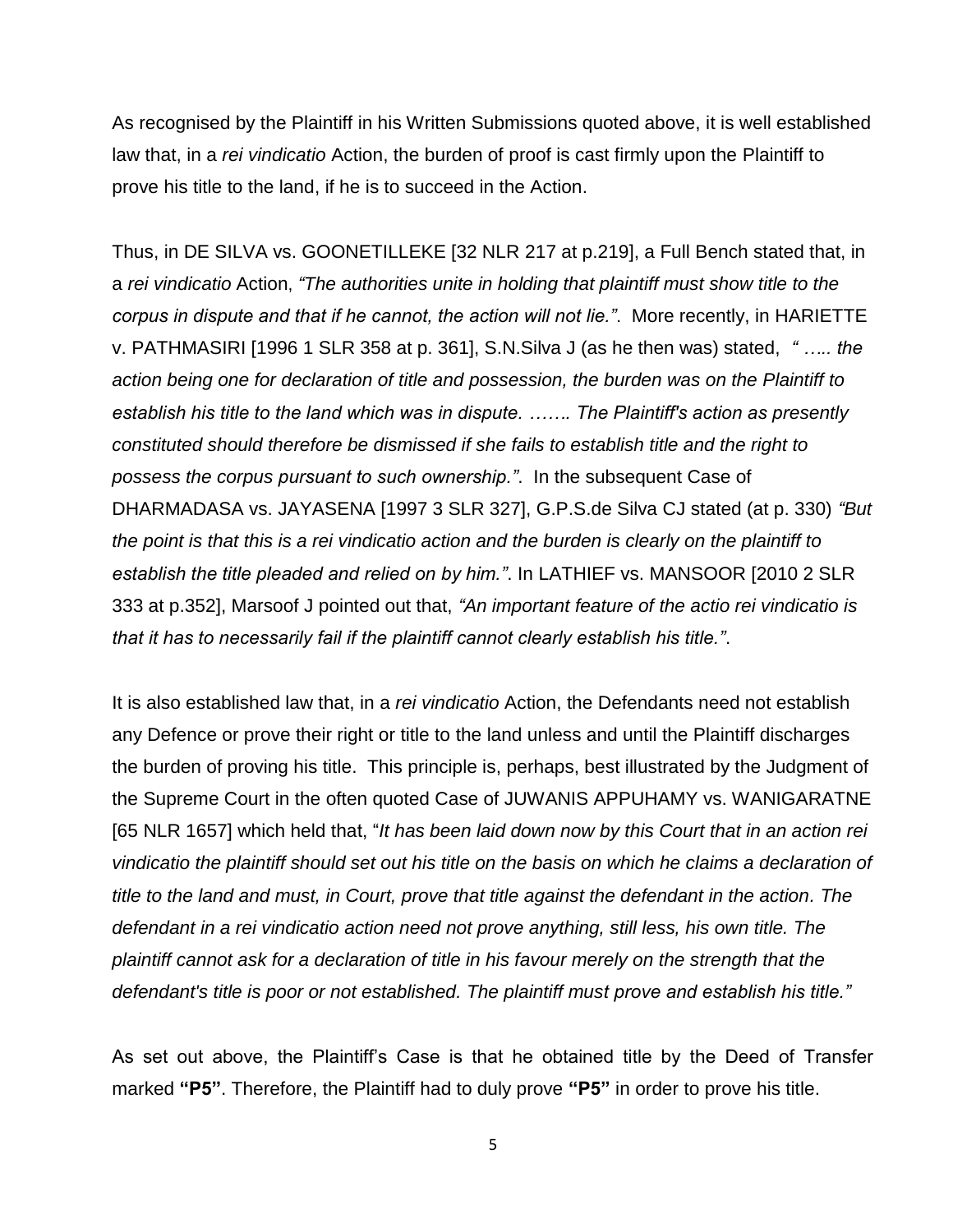However, proving **"P5"** alone would not suffice since whatever title the Plaintiff may have obtained by **"P5"** is dependent on the Transferors named in **"P5"** - namely Aida Jayaratne (the widow of Jayaratne) and her six children - having held valid title at the time they are said to have executed **"P5"** in favour of the Plaintiff.

Therefore, in order to duly prove his title, the Plaintiff *also* had to prove that Aida Jayaratne (the widow of Jayaratne) and her six children obtained title by the Deed of Transfer marked **"P4"** executed by Somalatha and also that, prior to **"P4"**, Somalatha obtained title by the Deed of Transfer marked **"P3"** executed by the undisputed original Owner, namely Jayaratne. This is the very basis of the Plaintiff"s Case.

In other words, in order to establish his title and succeed in the Action, the Plaintiff had to prove all three links in his alleged chain of title - namely, the Deeds marked **"P3"**, **"P4"** and **"P5"**, all of which have been expressly denied by the Defendants. If the Plaintiff failed to do so, his *rei vindicatio* Action had to fail.

Chronologically, the Deeds marked **"P3"** and **"P4"** precede the Deed marked **"P5"**. Therefore, simple logic requires that, this Court has to be satisfied that, the Plaintiff had duly proved the two Deeds marked **"P3"** and **"P4"** (*ie:* the first two links in the alleged chain of title) before a need arises to consider whether the Deed marked **"P5"** (*ie:* the last links in the alleged chain of title) has been proved.

As well known, the manner of proving Deeds is specified in Section 68 of the Evidence Ordinance which states *"If a document is required by law to be attested, it shall not be used in evidence until one attesting witness at least has been called for the purpose of proving its execution, if there be an attesting witness alive and subject to the process of the court and capable of giving evidence."*.

Sir James Fitzjames Stephen who was the author of the Indian Evidence Act, 1872 which is the blueprint for our Evidence Ordinance described the rule contained in Section 68 as an ancient rule which is inflexible in its operation – *vide:* Sir James Fitzjames Stephen"s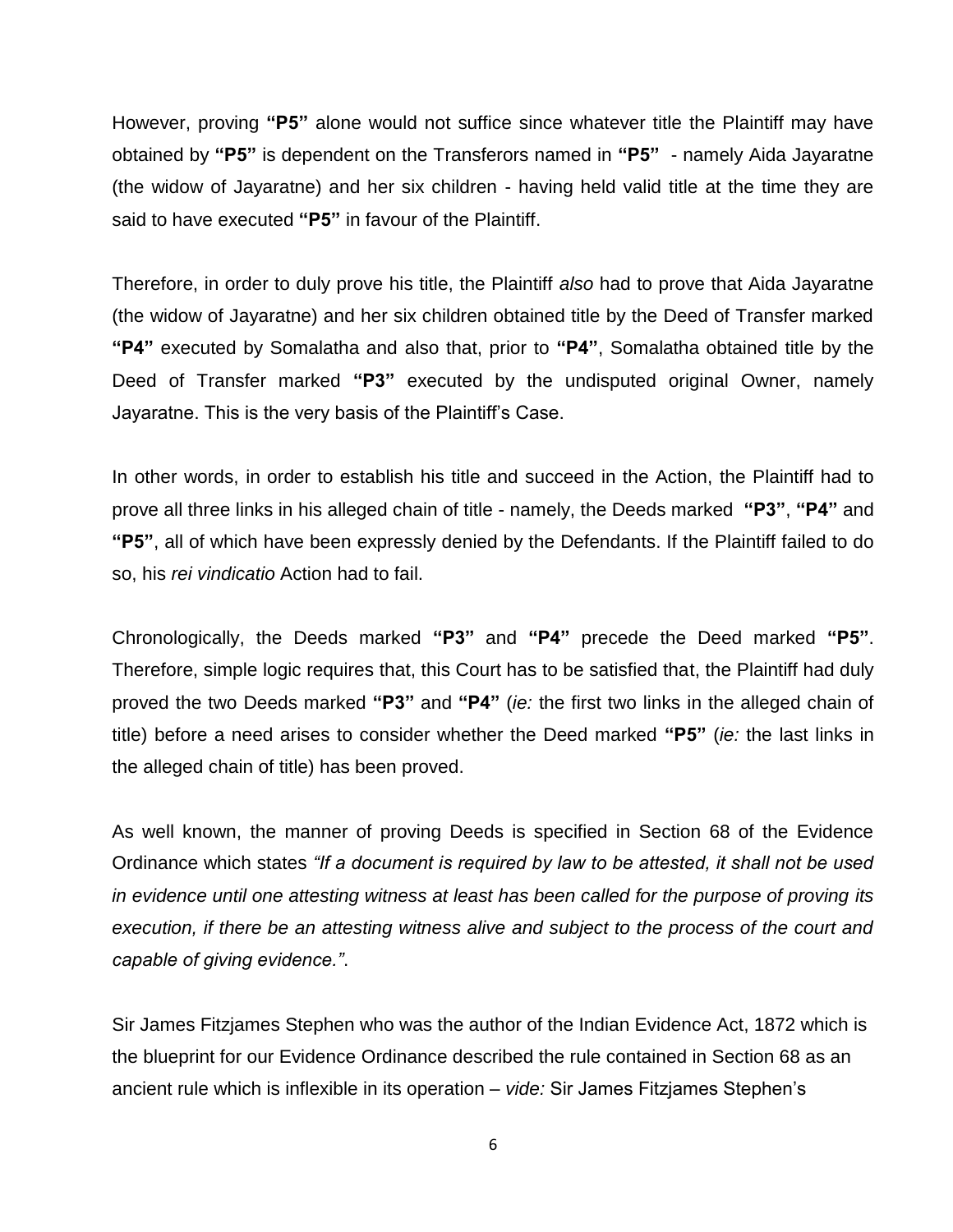Committee Report to the Council,1872. Coomaraswamy"s The Law of Evidence [Book 1 at p. 108] cites the Indian Cases of KARIMULLAH vs. KOERI [AIR 1925 All. 56] and BENARSI DAS vs. COLLECTOR OF SAHARANPUR [AIR 1936 All. 712] and states, *"The section insists on strict compliance where the defendant denies the execution of the document…. The omission to call such a witness, where the execution is denied or not admitted, is fatal to the admissibility of the document"*.

Our Courts have consistently taken the view that, other than in instances where a notarially attested Deed is admitted by the opposing party or is produced in evidence without objection or requirement of proof, the requirements of Section 68 of the Evidence Ordinance are imperative and that Deed will not be considered in evidence unless the testimony of, at least, one attesting witness has been led. Thus, in BANDIYA vs.UNGU [15 NLR 263]. Lascelles CJ described the requirements of Section 68 of the Evidence Ordinance as a *"wholesome rule"* and held that, a notarially attested Deed shall not be used as evidence until one attesting witness at least has been called for the purpose of proving its execution, if there be an attesting witness alive, capable of giving evidence and subject to the process of the Court.

Next, the general rule that is evident from the decisions of this Court is that, the Notary Public who attested the Deed can be regarded as an attesting witness for the purposes of Section 68 of the Evidence Ordinance.

Thus, Cases such as KIRIBANDA VS. UKKUWA [1892 1SCR 216], SOMANATHA vs. SINNETAMBY [ 1899 1 Tambiah 38] and SENEVIRATNE vs. MENDIS [6 CWR 211] have held that, the Notary Public who attested the Deed may be regarded as being an attesting witness for the purposes of Section 68 of the Evidence Ordinance. In WIJEGOONETILLEKE vs. WIJEGOONETILLEKE [60 NLR 560] Basnayake CJ stated, *"In our opinion a Notary who attests a deed is an attesting witness within the meaning of that expression in sections 68 and 69 of the Evidence Ordinance."*.

However, it must be noted that, this general rule that, a Notary Public who attests a Deed will be regarded as an attesting witness for the purpose of proving the Deed, is subject to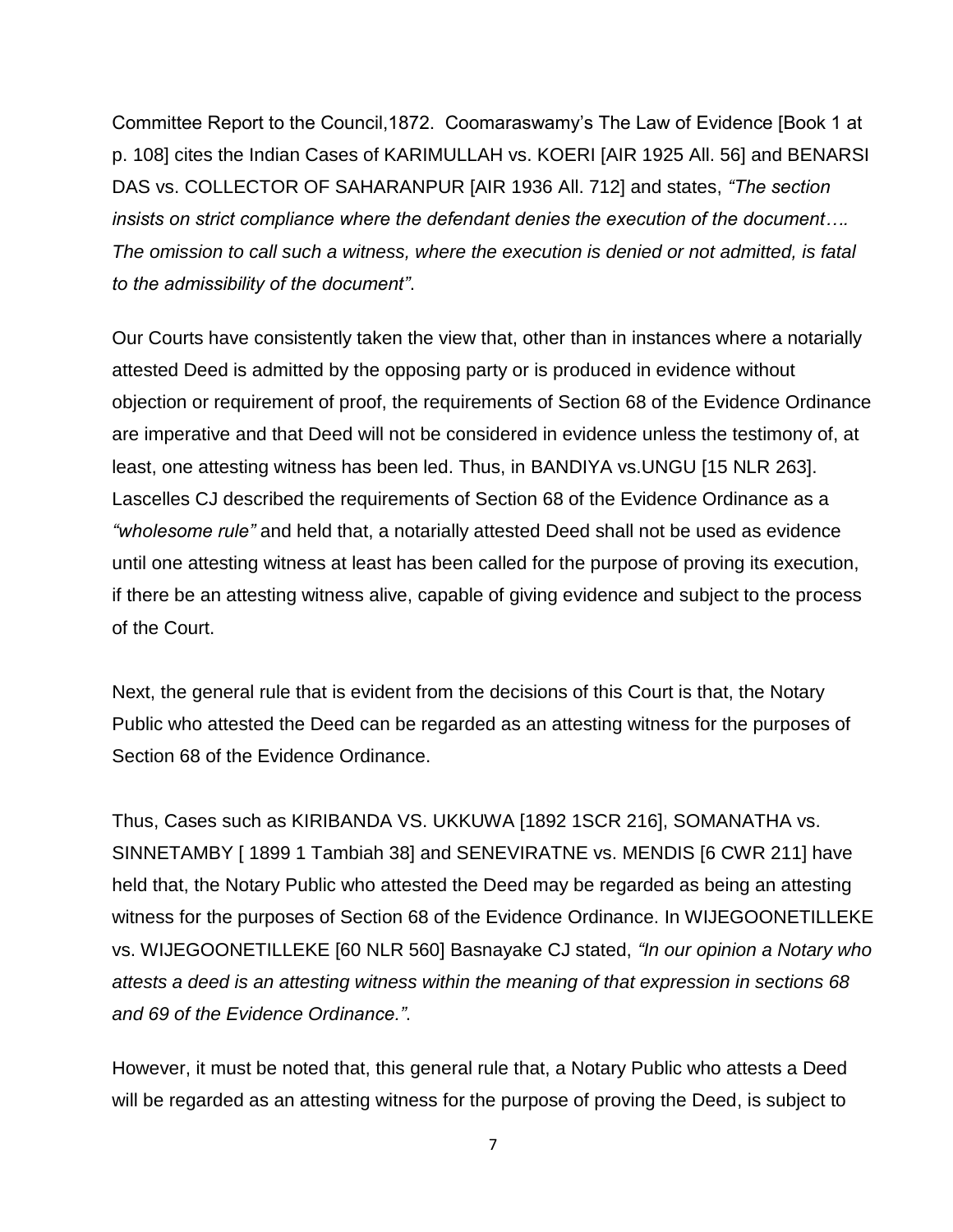the restriction that, the Notary Public should have been personally acquainted with the executant or executants of the Deed, if he is to be regarded as an attesting witness for the purposes of Section 68.

This is simply because the purpose of leading the evidence of an attesting witness is to place before the Court, the evidence of a person who knew the alleged executant of the Deed and, therefore, can properly testify that: (i) the alleged executant did, in fact, execute the Deed in his presence; and (ii) the formalities specified by Section 2 of the Prevention of Frauds Ordinance No. 7 of 1840 were complied with at the time of the execution of the Deed.

Thus, T.S.Fernando J explained in SOLICITOR GENERAL vs. AVA UMMA [71 NLR 512 at 516-516] *"The object of calling the witness is to prove the execution of the document. Proof of the execution of the documents mentioned in section 2 of No. 7 of 1840 means proof of the identity of the person who signed as maker and proof that the document was signed in the presence of a notary and two or more witnesses present at the same time who attested the execution.".*

Therefore, if the Notary Public was not personally acquainted with the executant or executants of the Deed, he will not qualify to be regarded as an attesting witness for the purposes of satisfying the requirements of Section 68 of the Evidence Ordinance.

Thus, T.S.Fernando J stated in SOLICITOR GENERAL vs. AVA UMMA (at p. 516), *"If the notary knew the person signing as maker he is competent equally with either of the attesting witnesses to prove all that the law requires in section 68 - if he did not know that person then he is not capable of proving the identity as pointed out in Ramen Chetty v. Assen Naina (supra), and in such a case it would be necessary to call one of the other attesting witnesses for proving the identity of the person."* In the same vein, Sinnetamby J previously stated in MARIAN vs JESUTHASAN [59 NLR 348 at p.349] *"To become an attesting witness a notary must personally know the executant and be in a position to bear witness to the fact that the signature on the deed executed before him is the signature of the*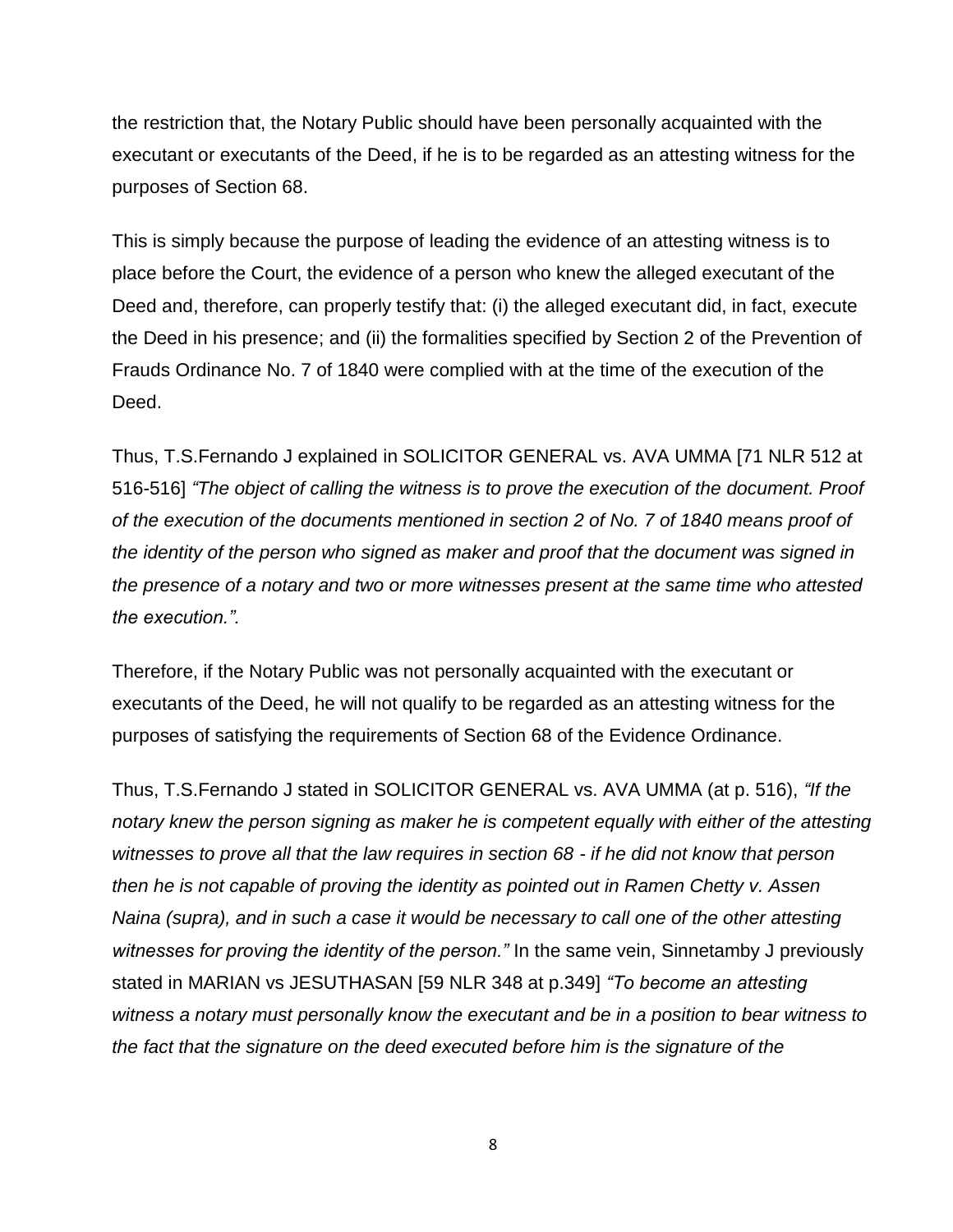*executant.".* See also RAMEN CHETTY vs. ASSEN NAINA [1909 1 Current Law Reports 256] and SENEVIRATNE vs. MENDIS (*supra*).

This rule was recognised by Tambiah J, with Ranasinghe J agreeing, in the original decision of the Court of Appeal in JAYASINGHE vs. SAMARAWICKREMA [ 1982 1 SLR 349 at p. 358-359] who reiterated that, a Notary Public is competent to prove a Deed under Section 68 only if he knew the maker of the Deed. In terms of this Judgment of the Court of Appeal, this Case was sent back to the District Court for Trial *de novo.* When the Judgment of the District Court in the fresh Trial later came up to the Supreme Court in Appeal in SAMARAWICKREMA vs. JAYASINGHE [2009 1 SLR 293], Marsoof J cited with approval and applied Tambiah J"s recognition of the rule that, that a Notary Public is competent to prove a Deed under Section 68 only if he knew the maker of the Deed. See also Marsoof J"s later Judgment in LATHIEF vs. MANSOOR (*supra* at p. 358) which reiterates this rule.

It should also be mentioned that, Section 68 of the Evidence Ordinance only spells out the *mode* of proof or what I might call the minimum required to make the Deed admissible in evidence, which is that, as stated in Section 68, *"at least"* one attesting witness must give evidence to enable the Deed to be *"used as evidence"*. In other words, the testimony of *"at least"* one attesting witness is the threshold stipulated by Section 68 which must be passed for the Court to take the Deed into consideration.

However, Section 68 does not state that, leading the evidence of only one attesting witness shall fully discharge the burden of proving due execution of the Deed. In other words, Section 68 does not refer to the *quantum* of proof required to prove the Deed in a manner which will satisfy the Court that the Deed was the act and deed of the executant and was executed in compliance with the requirements of Section 2 of the Prevention of Frauds Ordinance.

As Tambiah J explained in JAYASINGHE vs. SAMARAWICKREMA [1982 1 SLR 349 at p.359] citing Sarkar"s Law of Evidence, *"S. 68 of the Evidence Ordinance lays down that documents required by law to be attested shall not be used as evidence unless at least one*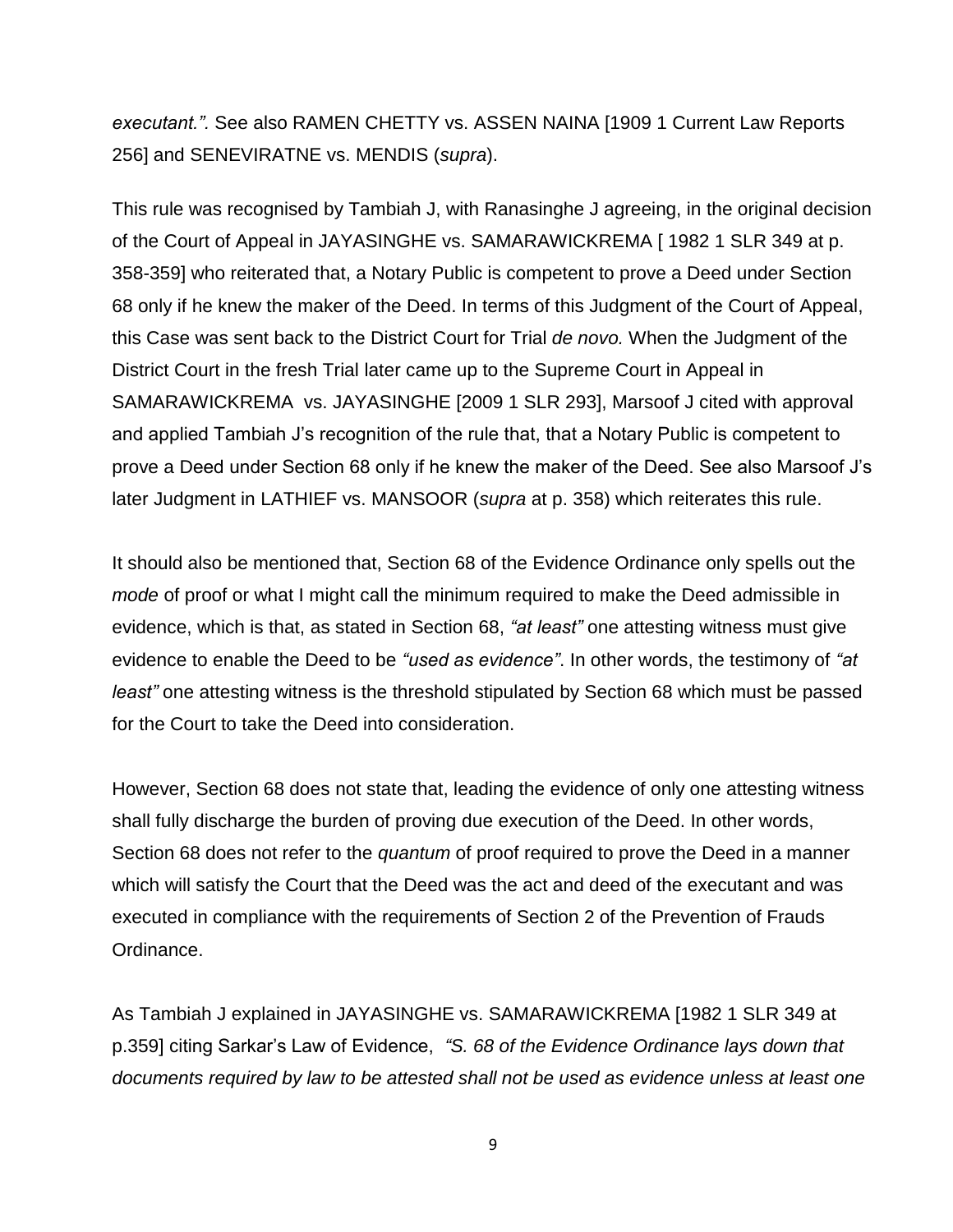*attesting witness is called to prove its execution, if he is alive and subject to the process of the Court. 'This is not the same thing as saying that a document required to be attested by more than one witness shall be proved by the evidence of only one witness. S. 68 only lays down the mode of proof and not the quantum of evidence required. More than one attesting witness may be necessary to prove a document according to the circumstances of a case' (Sarkar's Law of Evidence, 10th Edn. p. 591)."*.

Therefore, if there are doubts regarding the circumstances in which the Deed was executed or the role played by the Notary Public, the party producing that Deed may be well advised to lead the evidence of more than one attesting witness since the evidence of the Notary Public alone or the evidence of only one witness may not suffice to duly prove a Deed which is challenged. As Bonser CJ succinctly observed in ARNOLIS vs. MUTU MENIKA [2 NLR 199], *"A deed can be proved by the evidence of one witness, though as a matter of precaution it may be advisable in many cases to call all the witnesses."*. See also BARONCHY APPU vs. PODOHAMY [2 Browne"s Reports 221], JAYASINGHE vs. SAMARAWICKREMA, SAMARAWICKREMA vs. JAYASINGHE and LATHIEF vs. MANSOOR (*supra*).

No rule of thumb can be laid down. The quantum of proof required – *ie:* the witnesses who should be called and other evidence required - will vary according to the circumstances of the Case.

I have recounted, at some length, the principles which are evident from the decisions of our Courts with regard to the manner of duly proving a Deed in terms of the requirements of Section 68 of the Evidence Ordinance, because these principles determine the fate of this Appeal.

To move to the facts of the present Appeal, as I stated earlier, this Court should *first* consider whether the Deeds marked **"P3"** or **"P4"** were proved, since these two Deeds are the first and second links in the chain of title which the Plaintiff was required to prove in order to succeed in the Action.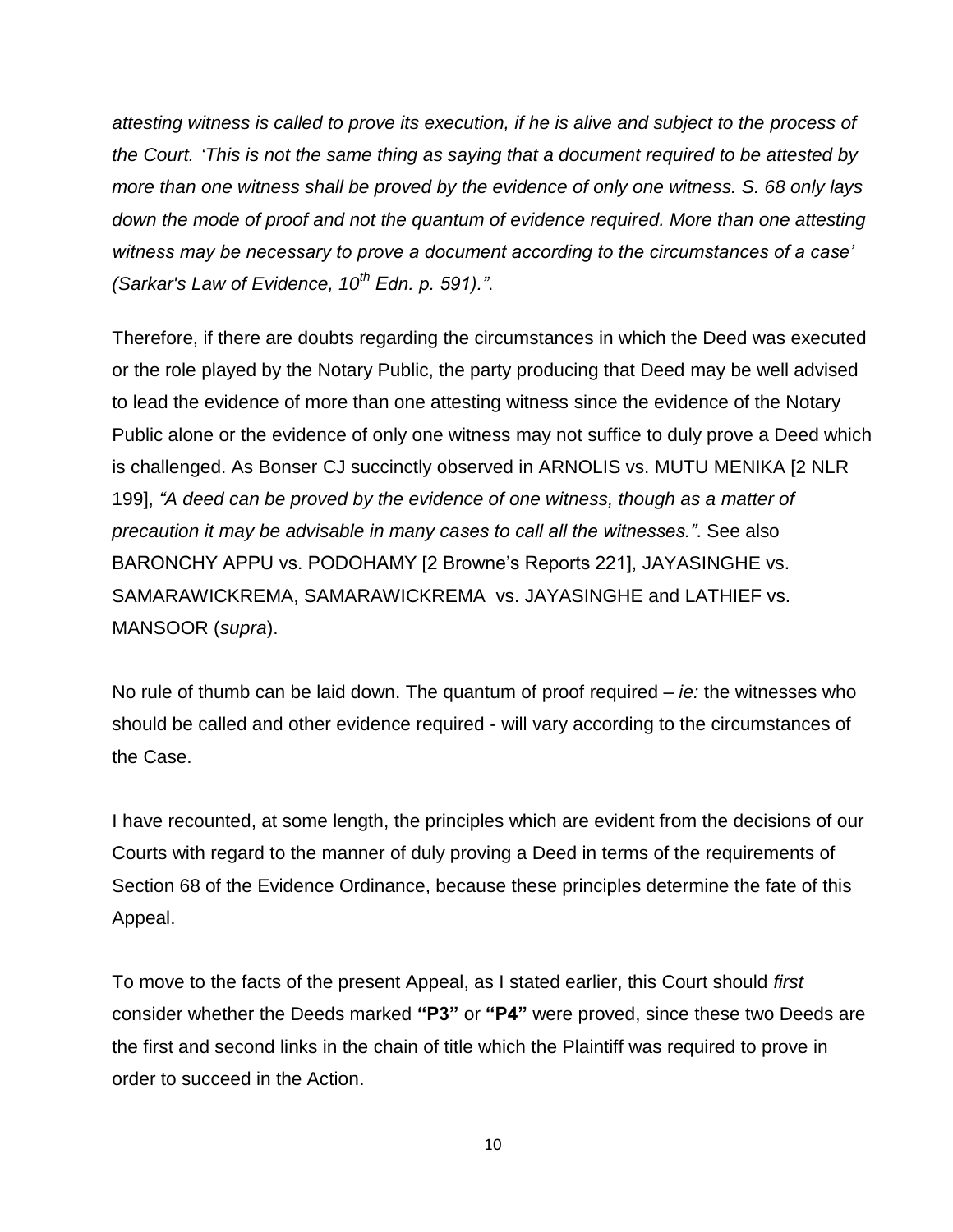The evidence establishes that, the Plaintiff was not an attesting witness to either of the Deeds marked **"P3"** or **"P4"**, though he claimed to have been present when **"P3"** was executed. The Plaintiff did not lead the evidence of an attesting witness to either of the Deeds marked **"P3"** or **"P4"**. The Plaintiff also did not lead the evidence of the Notaries Public who attested the Deeds of Transfer marked **"P3"** and **"P4"**.

The Plaintiff did not seek to invoke the exception provided in the last two lines of Section 68 of the Evidence Ordinance and lead evidence to suggest that the attesting witnesses or the Notaries Public had died or were incapable of giving evidence or that it was impossible to procure their attendance.

The Deeds marked "P3" and "P4" which are dated 16<sup>th</sup> June 1987 and 19<sup>th</sup> August 1993 were produced in evidence on 02<sup>nd</sup> December 2012 – *ie:* less than thirty years after the execution of these Deeds - and, therefore, no question arises for consideration whether the Plaintiff could have invoked the benefit of Section 90 of the Evidence Ordinance which vests the Court with a discretion to draw certain presumptions in the case of Deeds which are over 30 years of age at the time they are produced in Court and are produced from proper custody.

It should also be mentioned that, the Plaintiff led the evidence of an Officer from the Gampaha Land Registry and produced the folios at the Land Registry which established that, the Deeds marked **"P3"**, **"P4"** and **"P5"** had been registered. However, quite obviously, the production of the folios did not prove the due execution of the Deeds.

In the aforesaid circumstances, the result of the Plaintiff not having led the evidence of an attesting witness or Notary Public to either of the Deeds marked **"P3"** or **"P4"** is that, the Plaintiff failed to pass these two Deeds through the threshold stipulated in Section 68 of the Evidence Ordinance.

Thus, the Plaintiff has failed to prove the Deeds marked **"P3"** and **"P4"**, which, as stated earlier, are the first two of the three links in his alleged chain of title.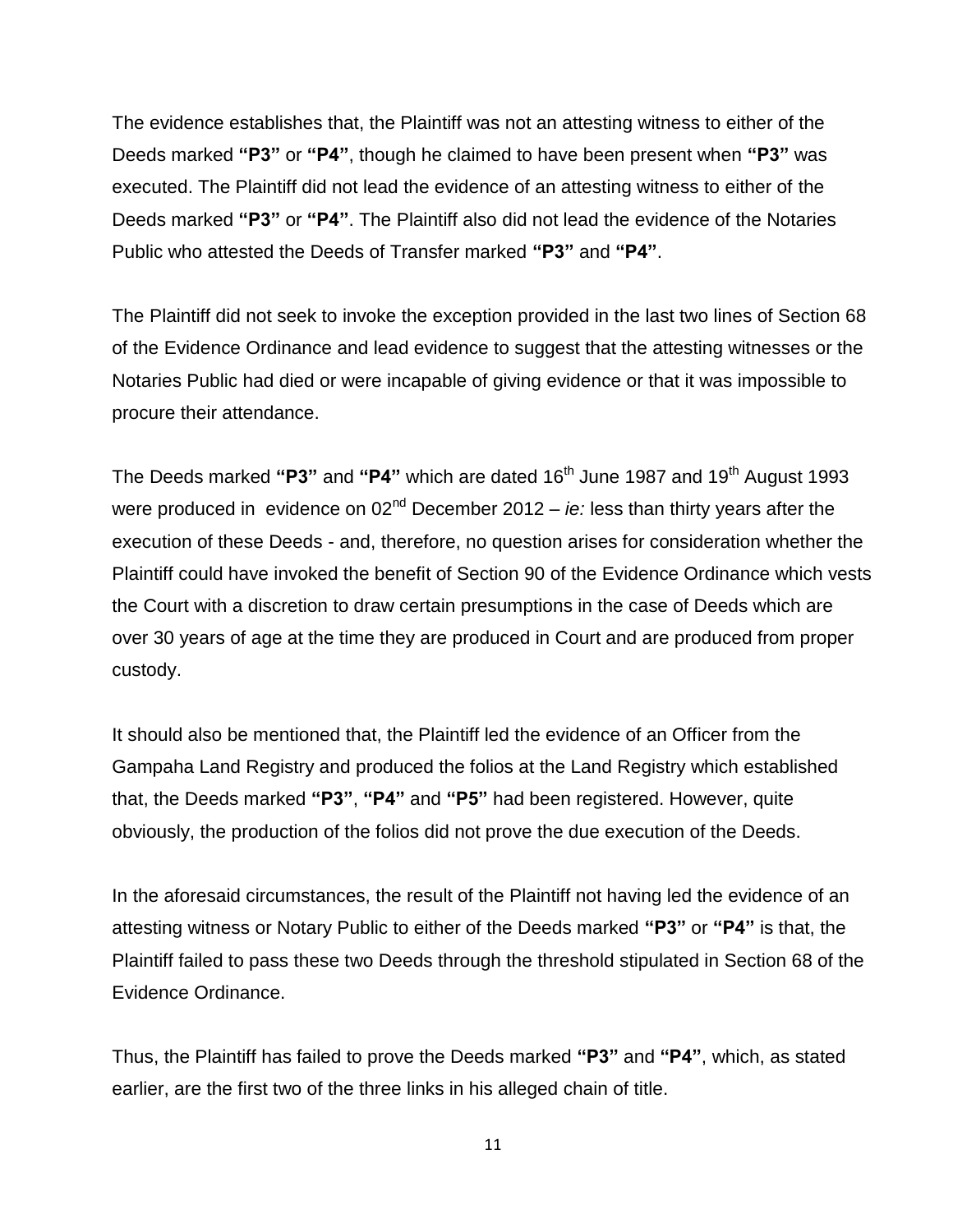I will now proceed to consider the first question of law framed by this Court. That is, the question: *"Did the Civil Appellate High Court misdirect itself in holding that execution of "P5" had not been duly proved ?* 

The Plaintiff did not call either of the attesting witnesses to the Deed of Transfer marked **"P5"**. The Plaintiff only led the evidence of the Notary Public who attested this Deed.

As stated above, it is settled law that, Notary Public who attested this Deed can be regarded as an attesting witness for the purposes of Section 68 of the Evidence Ordinance only if he knew the executant or executants of the Deed.

The learned High Court Judges held that, the evidence before the Court established that, the Notary Public did not know the executants of the Deed marked **"P5**.

In this regard, I note that, the Notary Public stated in his Evidence-in-Chief that he knew one of the executants of the Deed marked **"P5"**. But, his evidence in Cross Examination suggests that he was unsure whether he knew the executants and that he was only able to say, with certainty, that he knew the attesting witnesses to the Deed. Thus, the testimony of the Notary Public did not clearly establish that he knew the executants of the Deed marked **"P5"**.

Further, in his Attestation on the Deed marked **"P5"**, the Notary Public does not state that, he knows the executants and only states that he knew the attesting witnesses. It seems to me that, the only conclusion that can be properly reached from the wording of the Attestation is that, the Notary Public did not know the executants (transferors) who are said to have executed the Deed marked **"P5"**.

If the Notary Public did know the executants of the Deed, he would have had no reason not to state so, in his Attestation. In fact, if the Notary Public did know the executants of the Deed, the provisions of Section 30 (20) (*b*) of the Notaries Ordinance No. 1 of 1907, as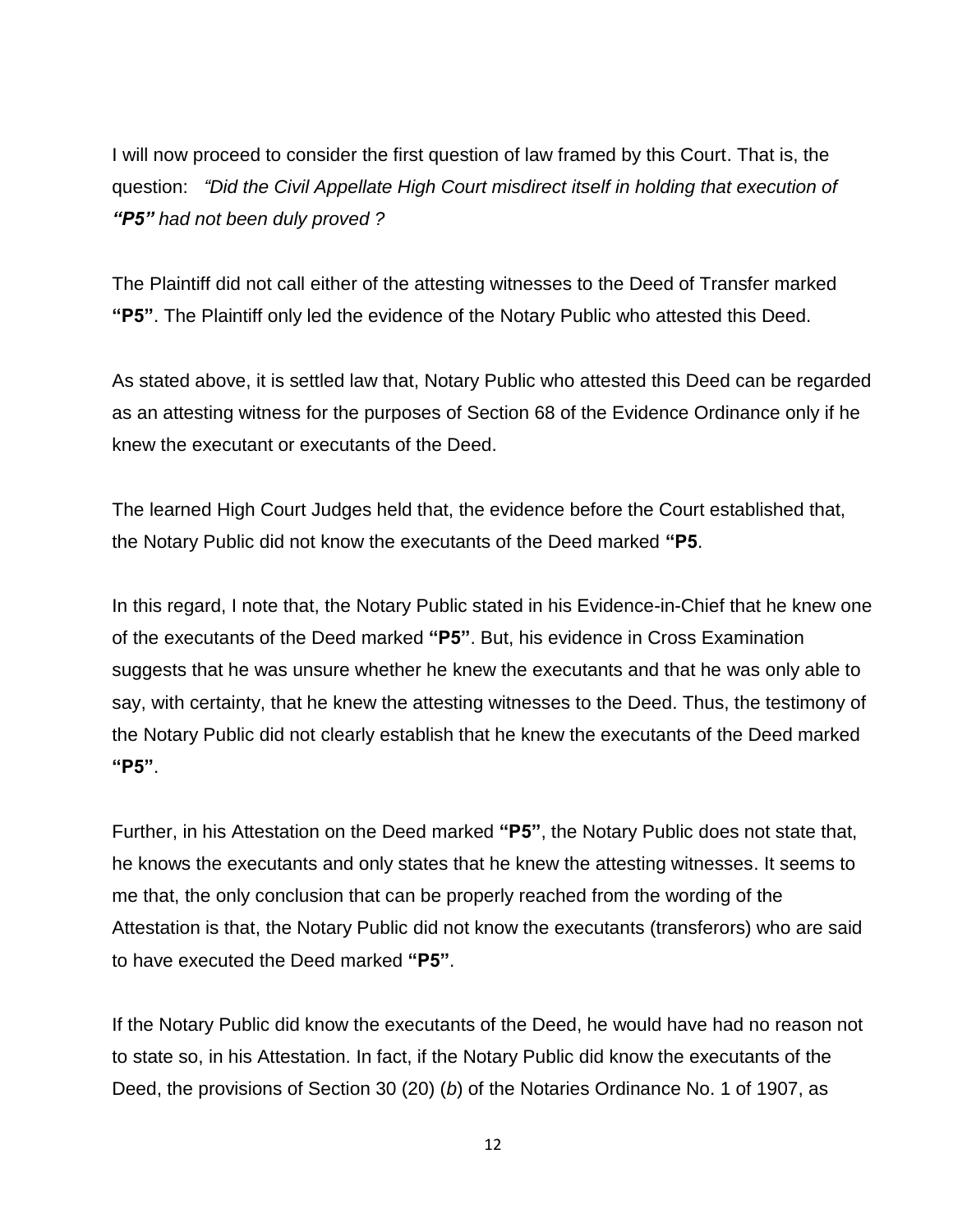amended, placed a duty upon him to state so in the Attestation. Therefore, the fact that, the Notary Public did not state in his Attestation that he knew the executants, leads compellingly to the conclusion that, he did not know the executants. Further, it seems to be that, the general principles set out in Sections 91 and 92 of the Evidence Ordinance will apply and result in the statement in the Attestation prevailing over any oral evidence that the Notary Public may have given.

Thus, I agree with the finding by the learned High Court Judges that, the evidence placed before the Court at the Trial did not establish that, the Notary Public who attested the Deed marked **"P5"** and who gave evidence at the Trial, knew the alleged executants of that Deed.

Therefore, upon an application of the aforesaid settled law that, a Notary Public who does not know the executant of a Deed, cannot be regarded as an attesting witness for the purposes of Section 68 of the Evidence Ordinance, the evidence of the Notary Public who gave evidence at the Trial did not satisfy the requirements of Section 68 and did not prove the Deed marked **"P5"**.

The learned High Court Judges correctly applied the aforesaid established principle of law and held that, the Deed marked **"P5"** had not been proved.

I agree with the determination of the learned High Court Judges and, accordingly, answer the aforesaid first question of law in the negative. I would also add that, not only was the Deed marked **"P5"** not proved, as I observed earlier, the Deeds marked **"P3"** and **"P4"** were also not proved.

Accordingly, I hold that, this Appeal should be dismissed since the Plaintiff has failed to prove the Deeds of Transfer marked **"P3"**, **"P4"** and **"P5"** in the manner required by the law.